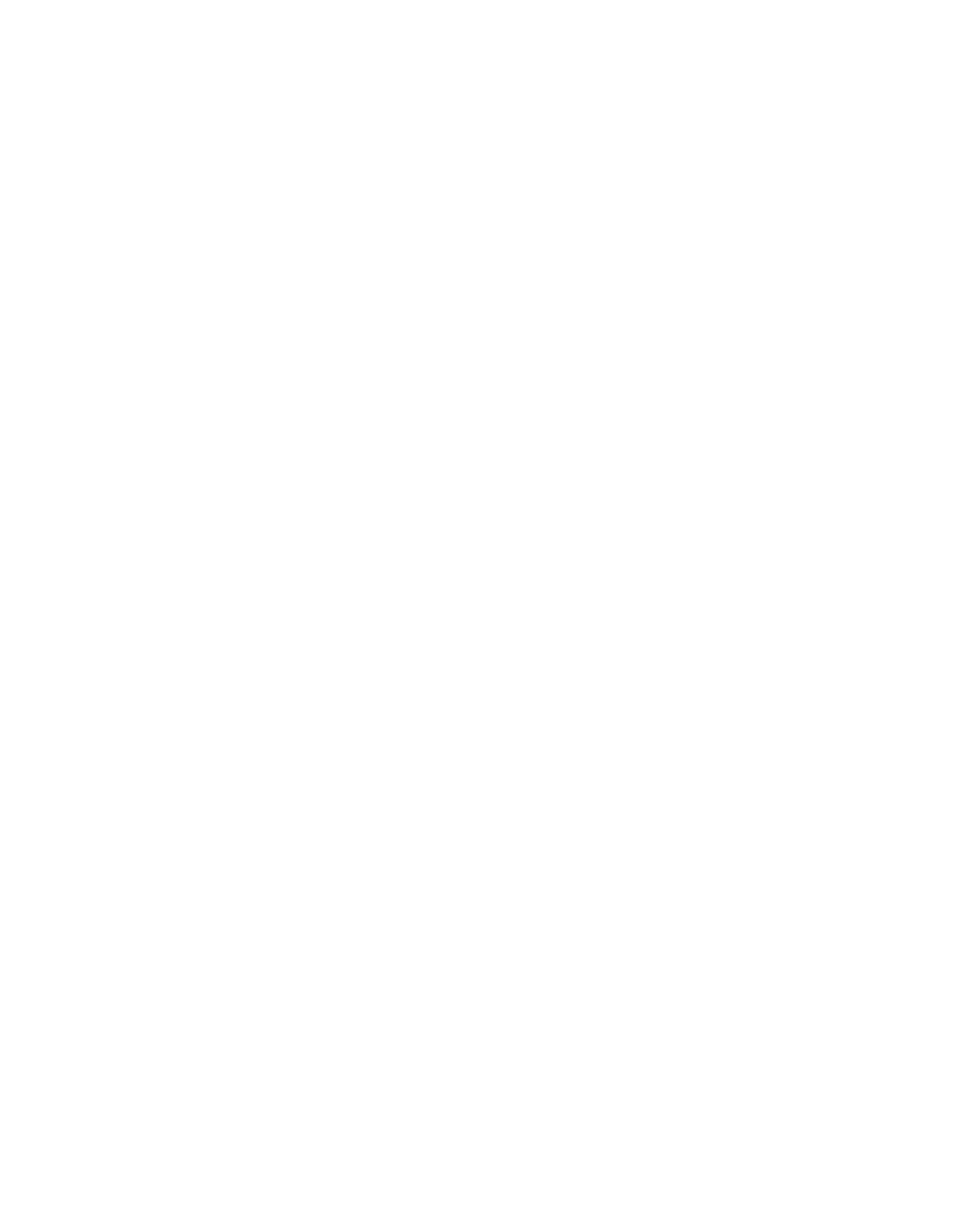# **CHAPTER 10 – MUNICIPAL PLANNING**

### **Article 1 – Floodplain Management**

#### **SECTION 10-101: ENFORCEMENT OFFICIAL**

The building inspector hereby has these added responsibilities and is authorized and directed to enforce all the provisions of this article and all other ordinances of the village now in force or hereafter adopted related to zoning, subdivision or building codes.

#### **SECTION 10-102: ENFORCEMENT OFFICIAL; APPOINTMENT**

The building inspector shall be appointed to these additional responsibilities by resolution of the Village Board and his appointment shall continue during good behavior and satisfactory service. During temporary absence or disability of the building inspector, the board shall designate an acting enforcement official.

#### **SECTION 10-103: MAP**

The Village Board hereby designates the current Flood Hazard Boundary Map/Flood Insurance Rate Map and amendments as the official map to be used in determining those areas of special flood hazard.

#### **SECTION 10-104: PERMITS REQUIRED**

No person, firm or corporation shall erect, construct, enlarge or improve any building or structure in the village or cause the same to be done without first obtaining a separate development permit for each building or structure.

 A. Within Zone A on the official map, separate development permits are required for all new construction, substantial improvements and other developments, including the placement of manufactured homes.

 B. To obtain a permit, the applicant shall first file an application therefor in writing on a form furnished for that purpose. Every such application shall:

- 1. Identify and describe the work to be covered by the permit for which application is made.
- 2. Describe the land on which the proposed work is to be done by lot, block, tract and house and street address or similar description that will readily identify and definitely locate the proposed building or work.
- 3. Indicate the use or occupancy for which the proposed work is intended.
- 4. Be accompanied by plans and specifications for proposed construction.
- 5. Be signed by the permittee or his/her authorized agent, who may be required to submit evidence to indicate such authority.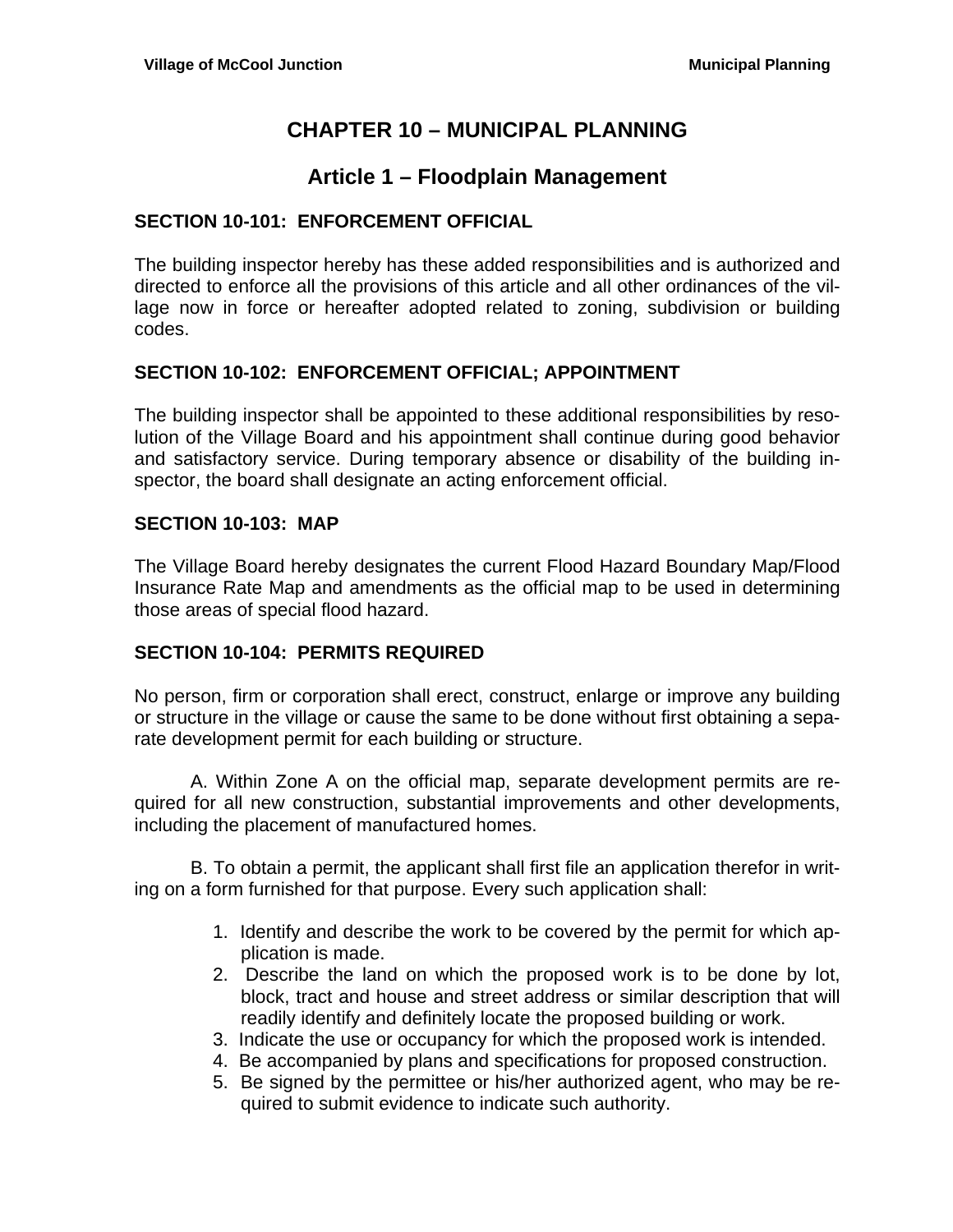- 6. Within designated flood-prone areas, be accompanied by elevations (in relation to mean sea level) of the lowest floor (including basement) or in the case of floodproofed non-residential structures, the elevation to which it has been floodproofed; documentation or certification of such elevations will be maintained by the building inspector.
- 7. Give such other information as reasonably may be required by the building inspector.

#### **SECTION 10-105: PERMITS**

The building inspector shall review all development permit applications to determine if the site of the proposed development is reasonably safe from flooding and that all necessary permits have been received as required by federal or state Law.

#### **SECTION 10-106: PERMIT REVIEW**

The building inspector, in reviewing all applications for new construction, substantial improvements, prefabricated buildings, placement of manufactured homes and other development(s), as defined in this article, will:

 A. Obtain, review and reasonably utilize, if available, any regulatory flood elevation data from federal, state or other sources, until such other data is provided by the Federal Insurance Administration in a Flood Insurance Study; and require within areas designated as Zone A on the official map that the following performance standards be met:

- 1. New construction or substantial improvement of any residential structure shall have the lowest floor, including basement, elevated one foot above the base flood elevation.
- 2. New construction or substantial improvement of any commercial, industrial or other non-residential structure shall either have the lowest floor, including basement, elevated one foot above the level of the base flood elevation or, together with attendant utility and sanitary facilities, be floodproofed so that below such a level the structure is watertight with walls substantially impermeable to the passage of water and with structural components having the capability of resisting hydrostatic and hydrodynamic loads and effects of buoyancy. A registered professional engineer or architect shall certify that the standards of this subsection are satisfied. Such certification shall be provided to the local enforcement official.
- 3. For all new construction and substantial improvements, fully enclosed areas below the lowest floor that are subject to flooding shall be designed to automatically equalize hydrostatic flood forces on exterior walls by allowing for the entry and exit of floodwaters. Designs for meet-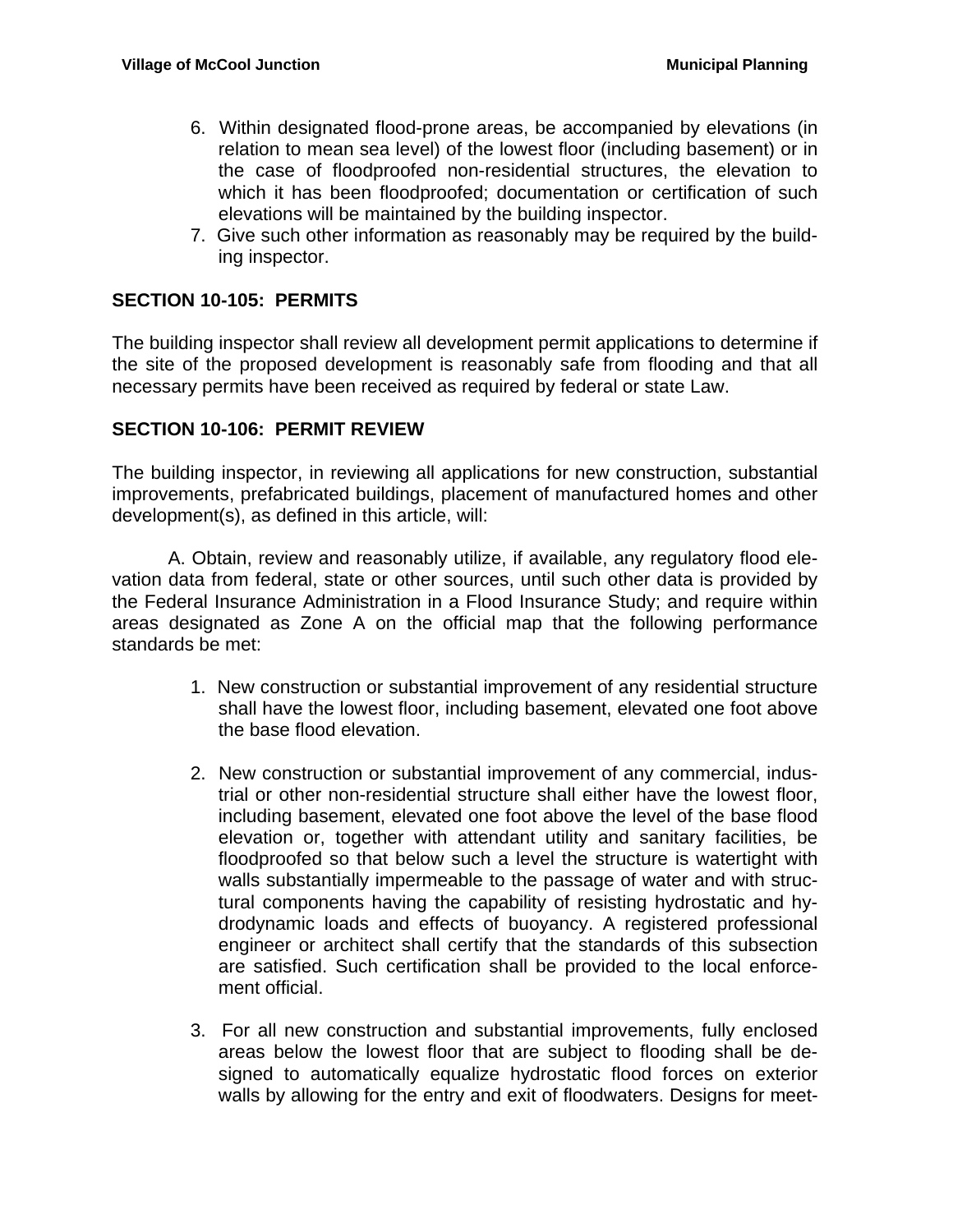ing this requirement must either be certified by a registered professional engineer or architect or meet or exceed the following minimum criteria: A minimum of two openings having a total net area of not less than one square inch for every square foot of enclosed area subject to flooding shall be provided. The bottom of every opening shall be no higher than one foot above grade. Openings may be equipped with screens, louvers, valves, or other coverings or devices, provided that they permit the automatic entry and exit of floodwaters.

 B. Require the use of construction materials that are resistant to flood damage.

 C. Require the use of construction methods and practices that will minimize flood damage.

 D. Require that new structures be designed (or modified) and adequately anchored to prevent flotation, collapse or lateral movement of the structure resulting from hydrodynamic and hydrostatic loads, including the effects of buoyance.

 E. Require that new structures be constructed with electrical, heating, ventilation, plumbing, and air conditioning equipment and other service facilities designed and/or located so as to prevent water from entering or accumulating within the components during conditions of flooding.

 F. Assure that all manufactured homes be anchored to resist flotation, collapse or lateral movement. Manufactured homes must be anchored in accordance with state laws, local building codes and FEMA guidelines. In the event that over-the-top frame ties to ground anchors are used, the following specific requirements (or their equivalent) shall be met:

- 1. Over-the-top ties be provided at each of the four corners of the manufactured home with two additional ties per side at the intermediate locations and manufactured homes less than 50 feet long requiring one additional tie per side.
- 2. Frame ties be provided at each corner of the home with five additional ties per side at intermediate points and manufactured homes less than 50 feet long requiring four additional ties per side.
- 3. All components of the anchoring system be capable of carrying a force of 4,800 pounds.
- 4. All additions to manufactured homes be similarly anchored.

 G. Require that all manufactured homes to be placed within Zones A1-30, AH, and AE on the community's FIRM be elevated on a permanent foundation such that the lowest floor of the manufactured home is one foot above the base flood elevation; and be securely anchored to an adequately anchored foundation system in accordance with the provisions of subsection (F) above.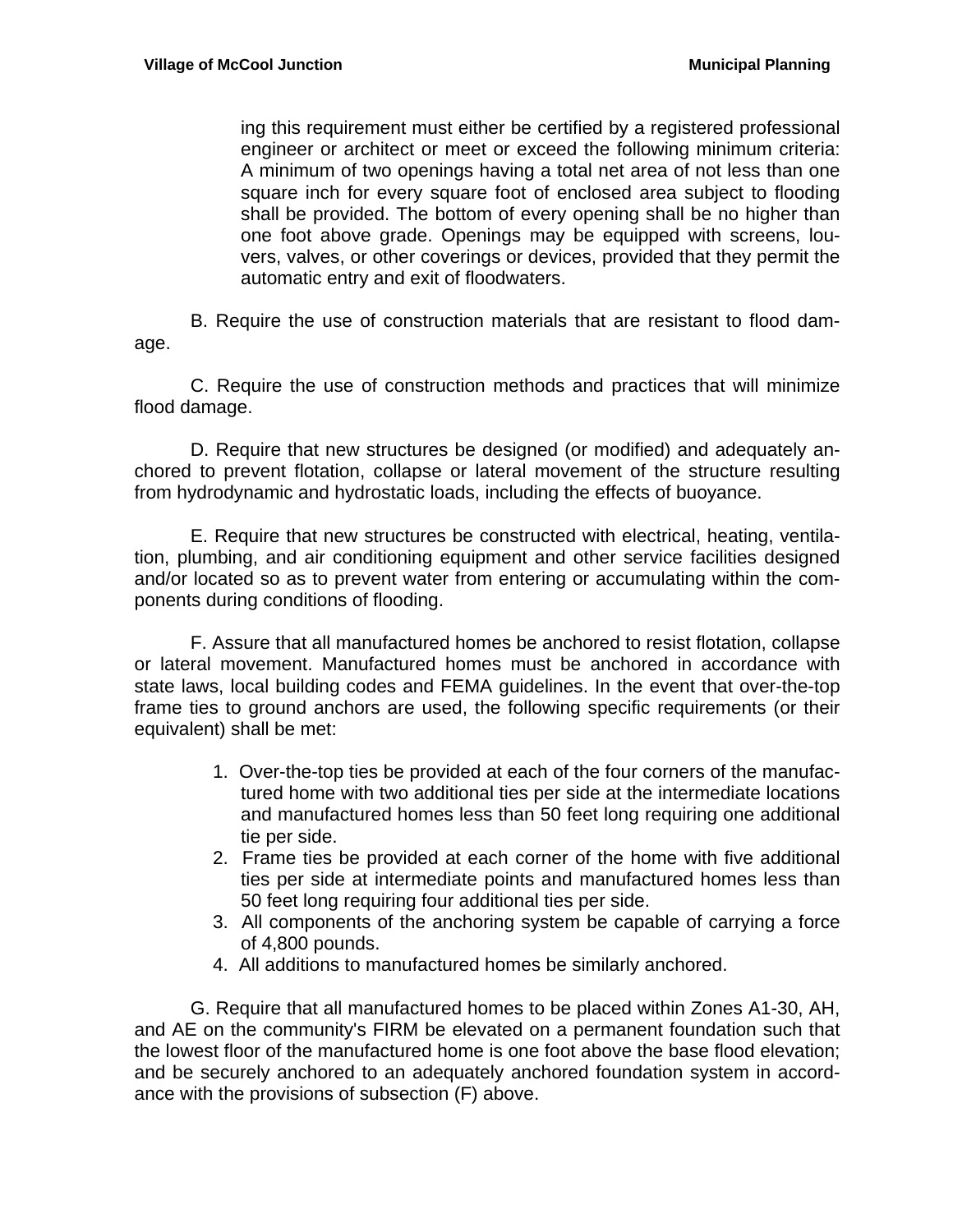#### **SECTION 10-107: FINDINGS OF FACT**

The Village Board shall review all subdivision applications and other proposed new developments, including manufactured home parks or subdivisions, and shall make findings of fact and assure that:

 A. All such proposed developments are consistent with the need to minimize flood damage.

 B. Subdivision proposals and other proposed new development greater than five acres or 50-foot lots, whichever is lesser, include within such proposals regulatory flood elevation data in areas designated Zone A.

C. Adequate drainage is provided so as to reduce exposure to flood hazards.

 D. All public utilities and facilities are located so as to minimize or eliminate flood damage.

#### **SECTION 10-108: NEW WATER AND SEWER, ETC.**

New and replacement water and sewer systems shall be constructed to eliminate or minimize infiltration by or discharge into floodwaters. Moreover, on-site waste disposal systems will be designed to avoid impairment or contamination during flooding.

#### **SECTION 10-109: COOPERATION AND NOTIFICATION**

The Village Board will insure that the flood-carrying capacity within the altered or relocated portion of any watercourse is maintained. The village will notify, in riverine situations, adjacent communities and the state coordinating office prior to any alteration or relocation of a watercourse and submit copies of such notifications to the Federal Emergency Management Agency. Moreover, the village will work with appropriate state and federal agencies in every way possible in complying with the National Flood Insurance Program in accordance with the National Flood Disaster Protection Act of 1973.

#### **SECTION 10-110: PRECEDENCE OF ARTICLE**

This article shall take precedence over conflicting articles or ordinances or parts of articles or ordinances. The Village Board may, from time to time, amend this article to reflect any and all changes in the National Flood Disaster Protection Act of 1973. The regulations of this article are in compliance with the National Flood Insurance Program Regulations as published in Title 44 of the Code of Federal Regulations.

#### **SECTION 10-111: DEFINITIONS**

Unless specifically defined below, words or phrases used in this article shall be inter-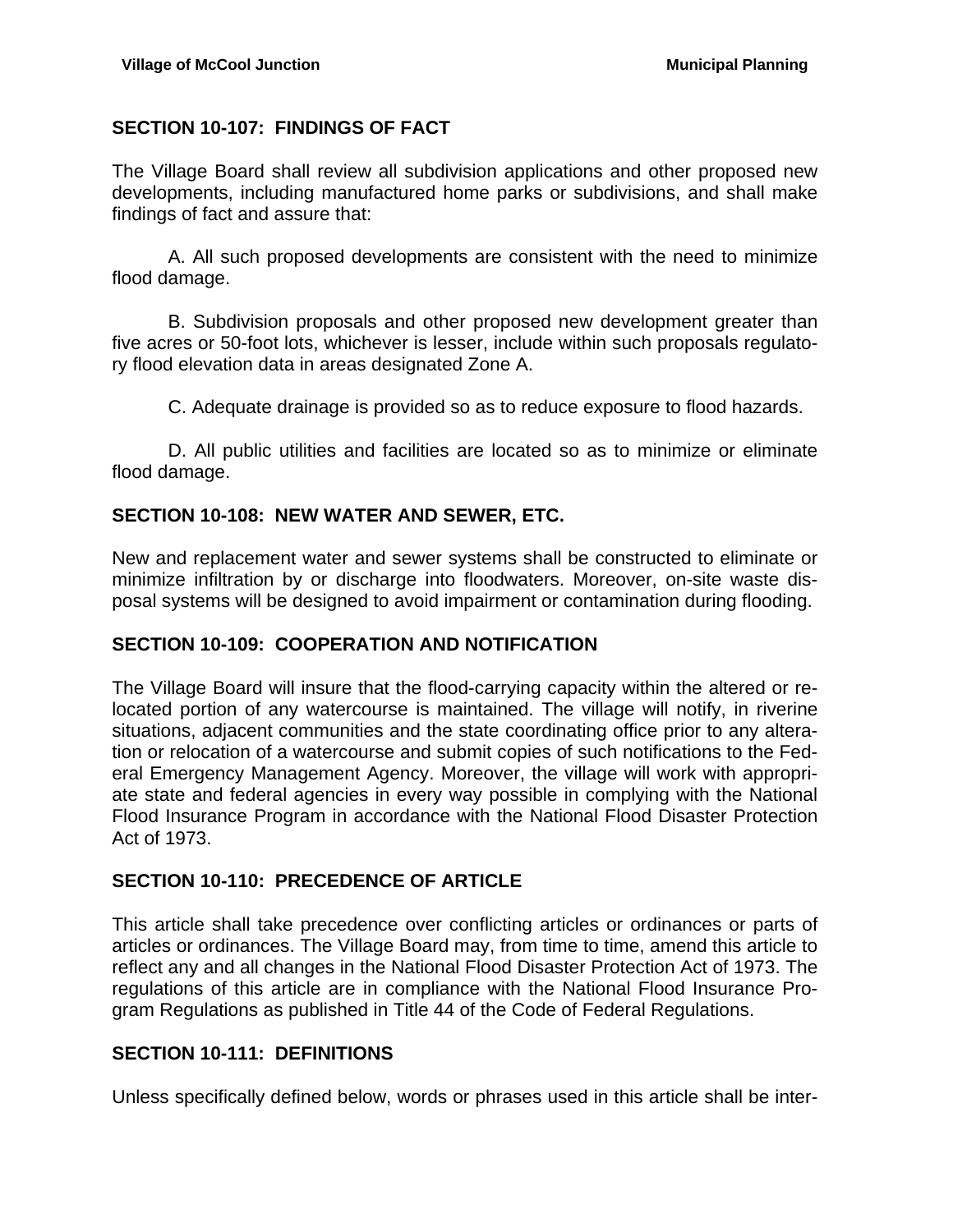preted so as to give them the same meaning as they have in common usage and so as to give this article its most reasonable application.

"Development" shall mean any man-made change to improved or unimproved real estate, including but not limited to buildings or other structures, mining, dredging, filling, grading, paving, excavation or drilling operations.

"Flood" shall mean a general and temporary condition of partial or complete inundation of normally dry land areas from (1) the overflow of inland or tidal waters; (2) the unusual and rapid accumulation or runoff of surface water from any source.

"Floodproofing" shall mean any combination of structural and nonstructural additions, changes, or adjustments to structures, which reduce or eliminate flood damage to real estate or improved real property, water and sanitary facilities, structures and their contents.

"Manufactured home" shall mean a structure, transportable in one or more sections, which is built on a permanent chassis and designed to be used with or without a permanent foundation when connected to the required utilities. For floodplain management purposes, the term "manufactured home" also includes park trailers, travel trailers, and other similar vehicles placed on a site for greater than 180 consecutive days. For insurance purposes, the term "manufactured home" does not include park trailers, travel trailers, and other similar vehicles.

"Manufactured home park or subdivision" shall mean a parcel or contiguous parcels of land divided into two or more manufactured home lots for rent or sale.

"Regulatory flood elevation" shall mean the water surface elevation of the 100-year– flood.

"Special flood hazard area" shall mean the land within a community, subject to a one percent or greater chance of flooding in any given year. This land is identified as Zone A on the official map.

"Structure" shall mean a walled and roofed building that is principally above the ground, as well as a manufactured home, and a gas or liquid storage tank that is principally above ground.

"Substantial improvement" shall mean any repair, reconstruction or improvement of a structure, the cost of which equals or exceeds 50% of the market value of the structure either (1) before the improvement is started, or (2) if the structure has been damaged and is being restored before the damage occurred. For the purposes of this definition "substantial improvement" is considered to occur when the first alteration of any wall, ceiling, floor or other structural part of the building commences whether or not that alteration affects the external dimensions of the structure. The term does not, however, include any alteration to comply with existing state or local health, sanitary,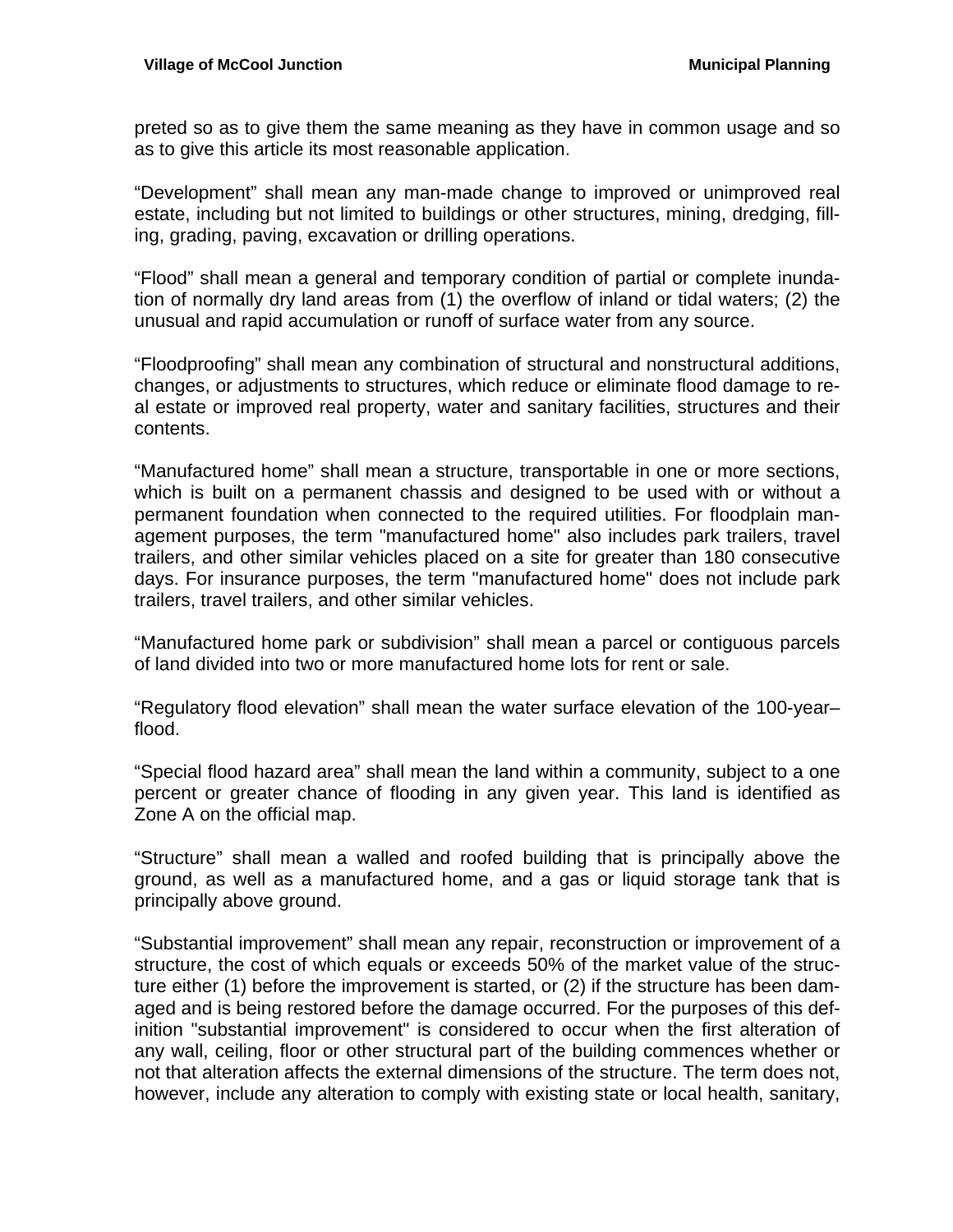building or safety codes or regulations as well as structures listed in national or state registers of historic places.

"100-year flood" shall mean the condition of flooding having a 1% chance of annual occurrence.